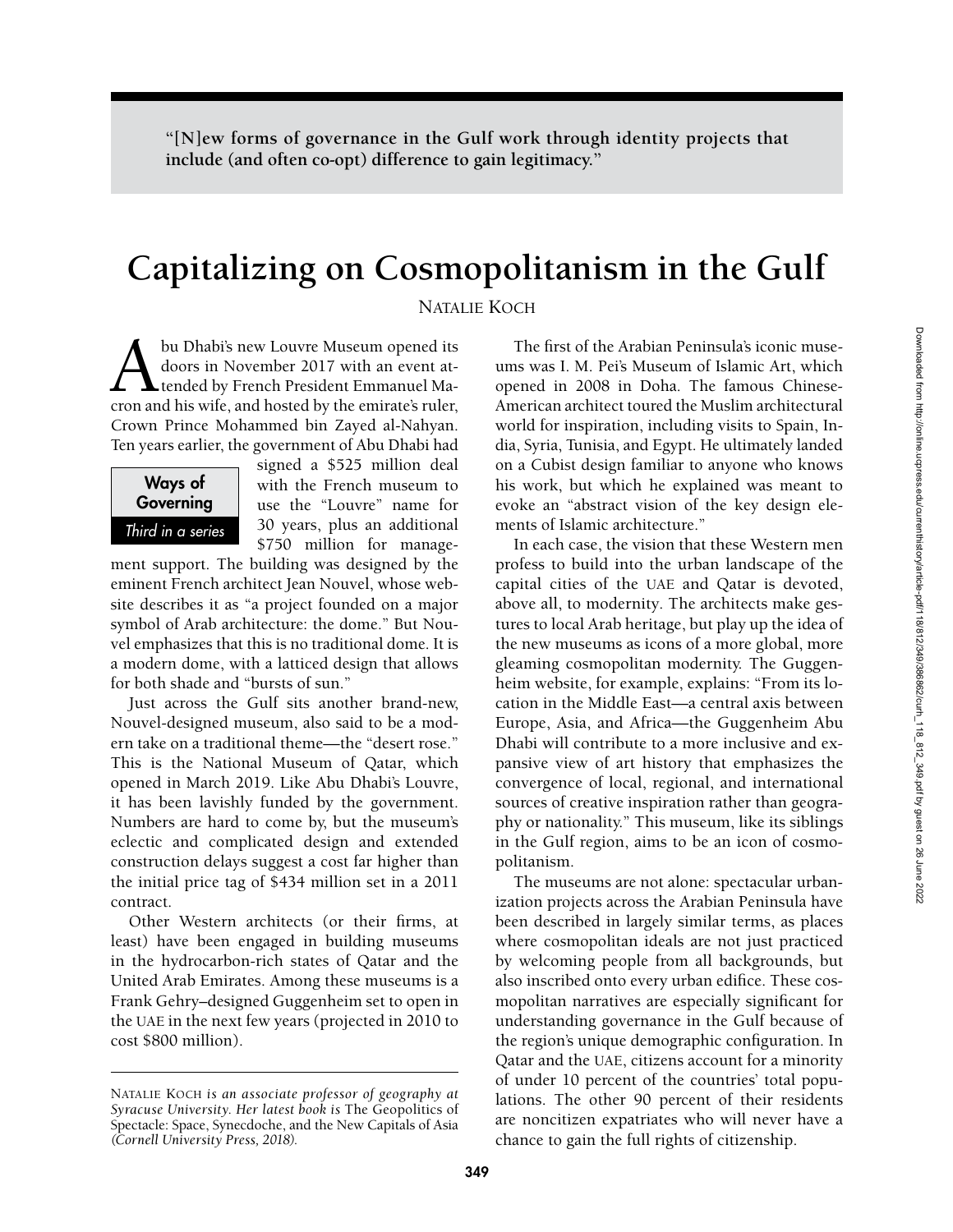Critics have accordingly pointed to the contradictions of characterizing the Gulf states as cosmopolitan, emphasizing instead that they are predicated on reinforcing rather than challenging exclusivist citizenship regimes. They often simply stop there, content with unmasking such claims as "false." Yet this critique is hardly a great revelation: nation-building efforts across the region have always been predicated on strict *jus sanguinis* citizenship regimes, determined by parentage.

Merely highlighting the exclusivism of Gulf societies hides their inclusivism. Instead, by taking the narratives of cosmopolitanism in the region seriously, and asking who uses them and why, we can gain a better sense of new forms of governance in the Gulf, which work through identity projects that include (and often co-opt) difference to gain legitimacy.

It is worth emphasizing that cosmopolitanism isn't new in the Gulf. Before, during, and since colonialism, the Arabian Peninsula has had highly diverse societies. Cosmopolitan ideas and realities

have always been built into the cityscapes of places such as Abu Dhabi and Doha, thanks in no small part to their historic roles as trading ports linking South Asia, the Middle East, and parts beyond.

Yet there is something dif-

ferent about the new, spectacular, monumentally scaled projects like the UAE's Louvre and Guggenheim, and the Qatar National Museum. The manner in which certain actors use them may suggest a unique perspective on governance that capitalizes (on) cosmopolitanism to validate particular kinds of exclusion. That is, "cosmopolitanism" in this configuration is both capitalized as an economic source of power, and capitalized on as a political source of power. In both cases, this is made possible through the logic of iconicity.

## CONCRETE ICONS

All icons are designed to be consumed*.* They focalize and concretize intangible concepts. In other words, they give material form and sharper focus to an idea that is otherwise too diffuse, tenuous, or abstract to visualize. But if this focalization effect implies an audience, then who are the consumers of these icons of cosmopolitanism? And who are the sellers? Why are Gulf governments investing so heavily in such projects? What stories are they trying to tell about their countries, themselves,

and their people? Lastly, who is profiting? And who isn't?

Financial flows are a significant part of the story, of course, but focusing on money alone would leave us unmoored. To understand the curiously extravagant efforts to concretize cosmopolitanism in the Gulf, we also need to examine the political, social, and cultural geographies underpinning them. These efforts are not limited to museums, but include investments in other major cultural institutions, like impressive new university campuses and research facilities, as well as music halls and sporting venues, international convention centers, airports, seaports, and more.

To be cosmopolitan is to be free from local or national attachments or prejudices. It means, the dictionary suggests, to be at home or feel a sense of belonging all over the world. But is cosmopolitanism merely a pragmatic "mode of managing multiplicities" (as the scholars Steven Vertovec and Robin Cohen put it), a personal identity or disposition, an ethical framework, or something else?

> Rather than search for an essence of cosmopolitanism, we can learn far more by tracing how the concept is politicized. To understand cosmopolitan ideals, we have to look to the political contention manifested in the ways that different actors

describe and debate cosmopolitanism, enact it or reject it, build it into their museums or constitutions, adopt it as an elite worldliness or an egalitarian community-building exercise, or otherwise work with its slippery potentialities.

Among today's philosophers and political theorists, cosmopolitanism is most often discussed as a normative framework rooted in inclusivity rather than exclusivity—whether defined by nationality, ethnicity, race, gender, language, territorial belonging, religion, or any other kind of essentialist identity politics. In contemporary usage, the idea most commonly indicates a politics of transcending identities defined by the borders of territorial states. In this sense, cosmopolitanism would seem to imply a kind of identity politics running counter to nationalism. Yet this is not the case: cosmopolitanism has long been a key theme in nationalist storylines around the world.

#### NATIONALIST SCRIPTS

Notwithstanding the triumphalist postnational visions that flourished after the end of the Cold

*Cosmopolitanism isn't new in the Gulf.*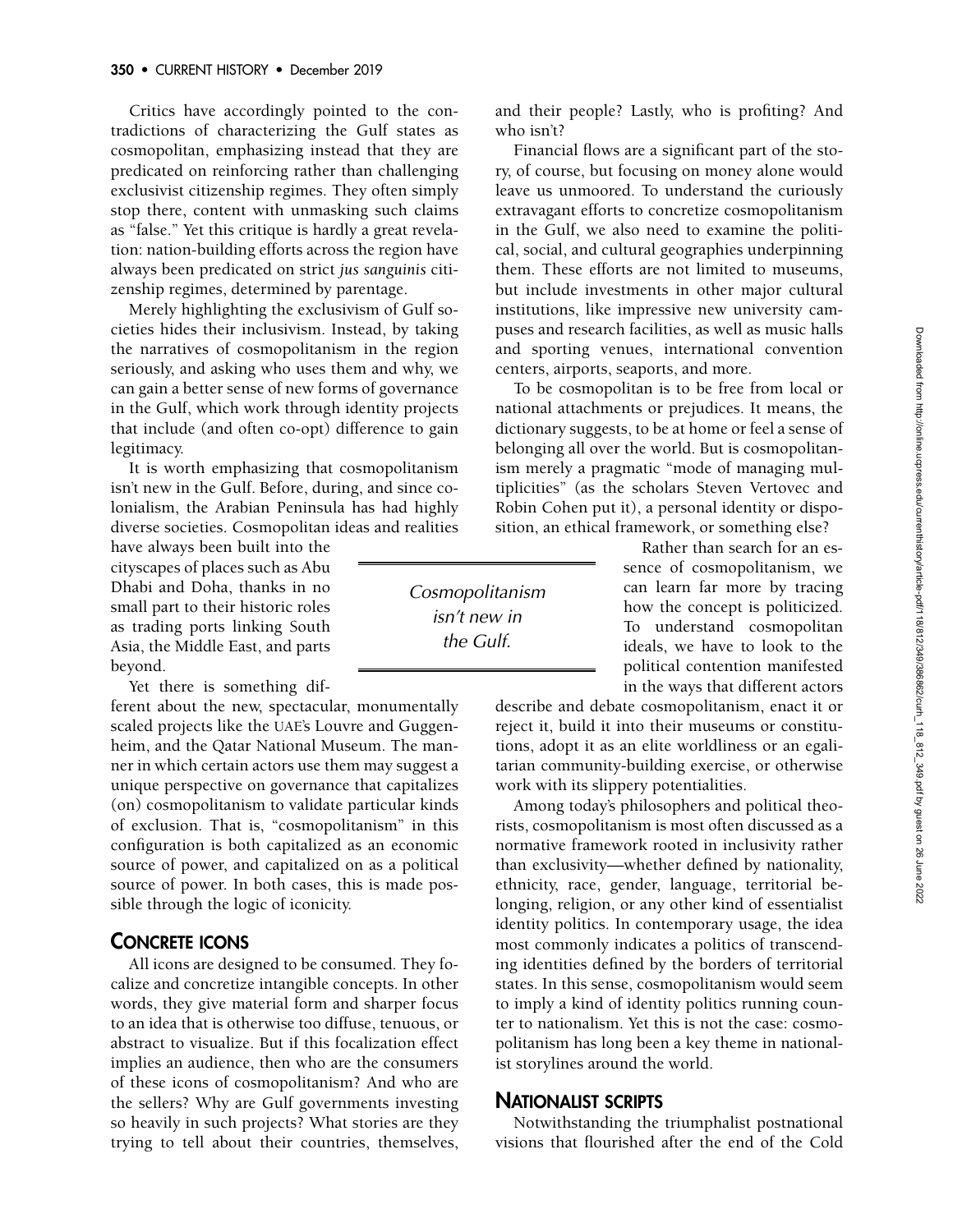War, the world is still organized around territorial states. Governments presiding over these states still seek to root their legitimacy in the idea of a nation. Nationalisms take many forms, and scholars have loosely slotted them on a spectrum: on one end is a type more strongly "ethnic" in its conception of who constitutes the nation; on the other is a more "civic" type of nationalism. In the former, kinship, family lineage, or ethnic identity defines how the nation is imagined; in the latter, a territorial or ideological narrative of unity is the binding glue.

In practice, all nationalisms have multiple scripts or storylines. This is readily apparent in the United States, where there have long been competing nationalist storylines around religion: one claims that America is a "Christian nation," while another says that it is committed to religious freedom and diversity. Likewise, the civic nationalist "melting pot" storyline coexists with the ethnic nationalist storyline of white supremacy. Cosmopolitanism, in a context like this, is harnessed by individuals and institutions seeking to promote a more civic vision of the nation. Their nationalist icons are icons of cosmopolitanism: not the monuments to Confederate generals or the Ten Commandments in granite, but Lady Liberty in New York Harbor.

There is also a long history of nation-building agendas developed around cosmopolitan ideals beyond the United States. They have figured prominently in certain nationalist storylines in Canada, France, the Soviet Union, Yugoslavia, China, India, Indonesia, Brazil, Jordan, and many other countries. And with each set of civic storylines come the usual icons that focalize and concretize them. Sometimes these are architectural; other times they are sculptural. They may be lavishly expensive, or they may be modest. And they can involve short-lived rituals like parades, or drawnout exercises of social mobilization like military conscription or the construction of new cities.

Icons of cosmopolitanism, in short, can and do take many forms. So what makes such projects in the UAE and Qatar stand out? Or put another way, is there something fundamentally different about how cosmopolitan identity narratives are being advanced and broadcast in the Gulf?

Although they have been embroiled in an intense feud since 2017, the UAE and Qatar have much in common. Like other countries, they have overlapping and competing scripts of nationalism. Some are more ethnic and others more civic in orientation. As I have found in my research on Gulf National Days and other local expressions of nationalism, civic nationalist narratives informed by cosmopolitan logic are not only present, but also incredibly powerful in the two countries. Paradoxically, though, these storylines are advanced just as much (or perhaps more) for noncitizens as for citizens.

Examples abound. One of the most vivid was on display in Qatar's 2013 National Day theme of "OneLove," represented by a logo of two differently colored hands to symbolize Qataris and foreign residents. And each year's holiday in both countries brings a new effort to achieve a Guinness world record to further broadcast how inclusive they are. On the UAE's National Day in 2014, the country broke the world record for most nationalities singing one anthem at one time (119!), a feat the *Gulf News* described as signifying "the diversity and tolerance of the country." Similar media accounts are common across the region during the holidays. They are part of much broader civic nationalist storylines that frame tolerance and diversity as core values in Qatar and the UAE.

Surprising as it may seem to outside observers, Qatari and Emirati nationalist storylines actively include noncitizen expats. Most people (academics and lay observers alike) would assume that nationalism is for nationals. Since most countries in the world have only a tiny minority who are noncitizens, it may seem obvious that nation-building projects are always designed with citizens in mind. Citizens are, after all, the social community from which most governments derive their legitimacy. But in Qatar and the UAE, governments derive much of their legitimacy from the noncitizens who comprise 90 percent of residents. This awkward fact is never stated so explicitly locally, but it is constantly alluded to by the profuse expressions of civic nationalism in cosmopolitan storylines.

### RECONFIGURING INCLUSION

Narratives and practices aimed at fostering expat inclusion are prevalent not just because cosmopolitan ideals make for good public relations (they certainly do), but also because noncitizens are the backbone of the Arabian Peninsula's political economy. Some Qatari and Emirati citizens do not favor this situation, though, and certain exclusivist ethnic nationalist scripts cast doubt on the rights—and right to belong—of noncitizens. But noncitizens do belong. Many of them develop a deep emotional bond with their adopted home, laboring in service of the state or the range of corporate actors that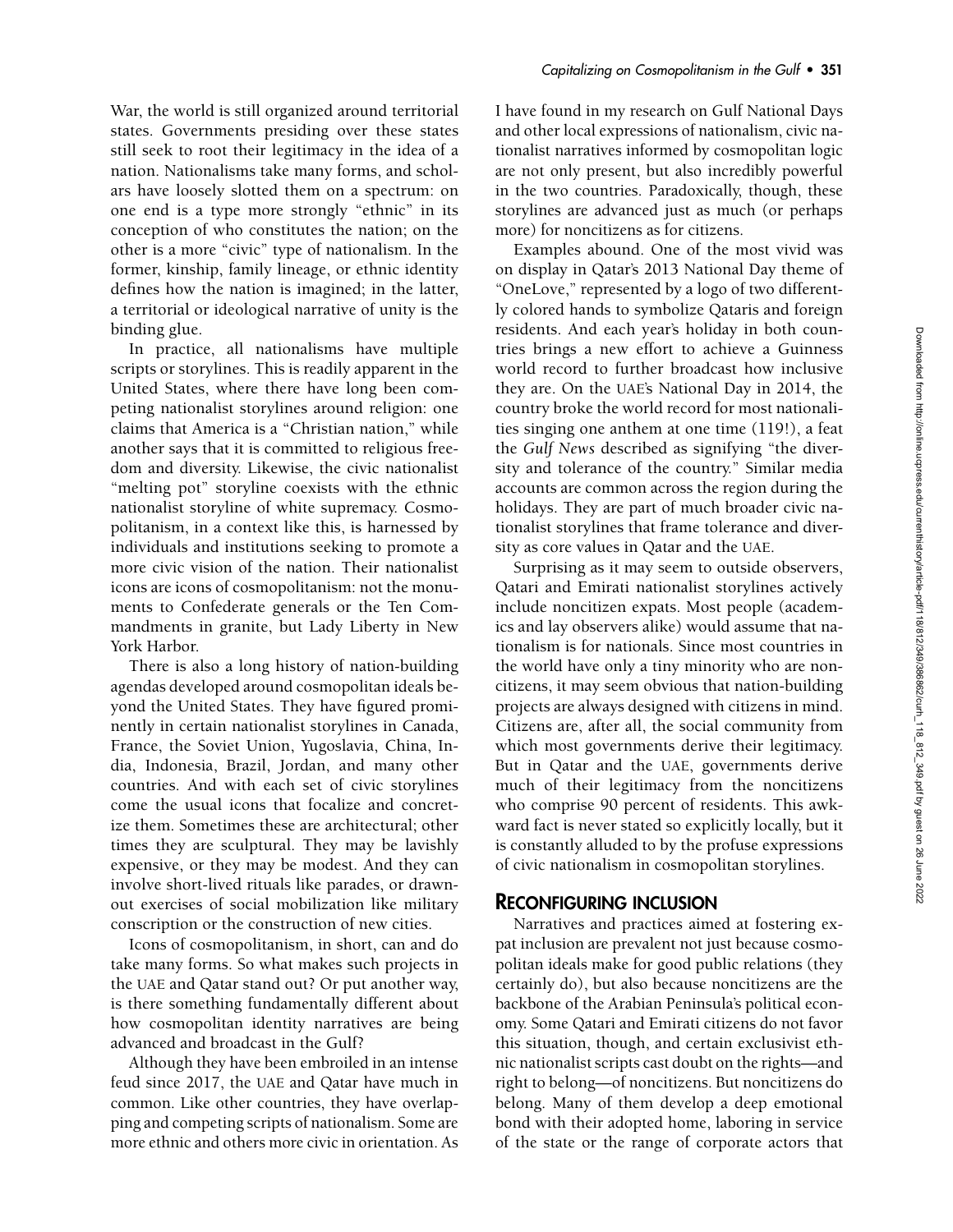allow the Gulf economies to thrive. Others may not develop any kind of emotional attachment, but they nonetheless bolster local economies by paying the costs of making a life in the Gulf's rapidly developing cities, however fleetingly.

All nations, as the sociologist Rogers Brubaker has argued, are simultaneously inclusive and exclusive; they simply differ in terms of the criteria for inclusion and exclusion. In the Gulf states, strict *jus sanguinis* citizenship regimes have led to a unique demographic balance. Yet the noncitizens who form the overwhelming majority of the population are not only excluded; they are differently included. Or rather, in contrast to Western conceptions of the relationship between citizenship and a "proper" state configuration, these citizenship regimes are differently inclusive. Much of what Western media interpret as Gulf efforts to promote a cosmopolitan identity project merely for PR purposes is geared toward challenging this hegemonic interpretation of citizenship.

The basic configuration of who is accorded the rights and entitlements of citizenship in the Gulf will not change any time soon, but local leaders and their allies have actively harnessed the power of spectacle and iconicity to advance their claims to being cosmopolites. Massive projects like the Louvre and the Guggenheim in Abu Dhabi, the Qatar National Museum, designer stadiums for the 2022 World Cup, and countless others are promoted by the ruling families as correctives to Western interpretations of the region, which treat their societies as provincial and exclusionary on the basis of their citizenship regimes.

A 2010 *New York Times* article by the paper's architecture critic on the new Qatari and Emirati museums is telling. Titled "Building Museums, and a Fresh Arab Identity," the piece opens with a bold assertion: "It is an audacious experiment: two small, oil-rich countries in the Middle East are using architecture and art to reshape their national identities virtually overnight, and in the process to redeem the tarnished image of Arabs abroad while showing the way toward a modern society within the boundaries of Islam." The article goes on to suggest that leaders in Qatar and the UAE risk "alienating significant parts of the Arab world" with their embrace of "Western-oriented cosmopolitanism that flourished in places like Cairo and Tehran not so long ago, and that helped fuel the rise of militant fundamentalism."

As Orientalist and problematic as this binary narrative of cultural opposites is, the *Times* article

represents precisely the kind of coverage that Gulf leaders have sought. Indeed, this story is one of many about the spectacular urban developments across the region following the same script: visionary leaders are using their lavish wealth to lead the way on a new path to modernity, and buck the provincial trappings of Islam, sectarianism, and national prejudice prevailing in their region. This story ultimately reaffirms the comforting narrative of a cosmopolitan Occident juxtaposed against a backward Orient, which still prevails in Western media coverage of the Middle East.

## MORE COSMOPOLITAN THAN THOU

Another staple of this Western narrative is the West's commitment to exposing human rights violations and holding violators to account. Here, the Gulf's icons of cosmopolitanism come up against the double bind of any iconic project: just as an icon concretizes a narrative that its author wants to advance, it also affords critics something to pin their grievances on. When the Soviet Union fell, so did many Stalin and Lenin statues. And when the United States invaded Iraq, a statue of Saddam Hussein was among the first things to be torn asunder.

The Gulf's iconic development projects have likewise been subject to attack. Instead of treating them as signs of cosmopolitanism and modernity, critics have condemned the museum projects, stadiums, university projects, and more for using slave labor. Although labor problems abound the region's *kafala* (sponsorship) system for migrant workers gives employers broad discretion, and some withhold their workers' passports—the slave labor storyline is essentialist and inaccurate. Few of the region's millions of workers are subject to such egregious violations, and many migrant workers are quite well-off.

Like any trope, the slave labor narrative sticks because it is evocative—not because it captures the nuance of the unfamiliar structure of inequalities that defines the Gulf's complicated labor politics. It is also a satisfying narrative for Western audiences, giving them a chance to feel more cosmopolitan than thou. After all, influential news outlets like the *New York Times* promote their own nationalist narratives, often in contrast with foreign nationalisms. As the sociologist Michael Billig says of nationalist orators, they dress up the imagined national audience in "rhetorical finery" and then "hold a mirror so the nation can admire itself."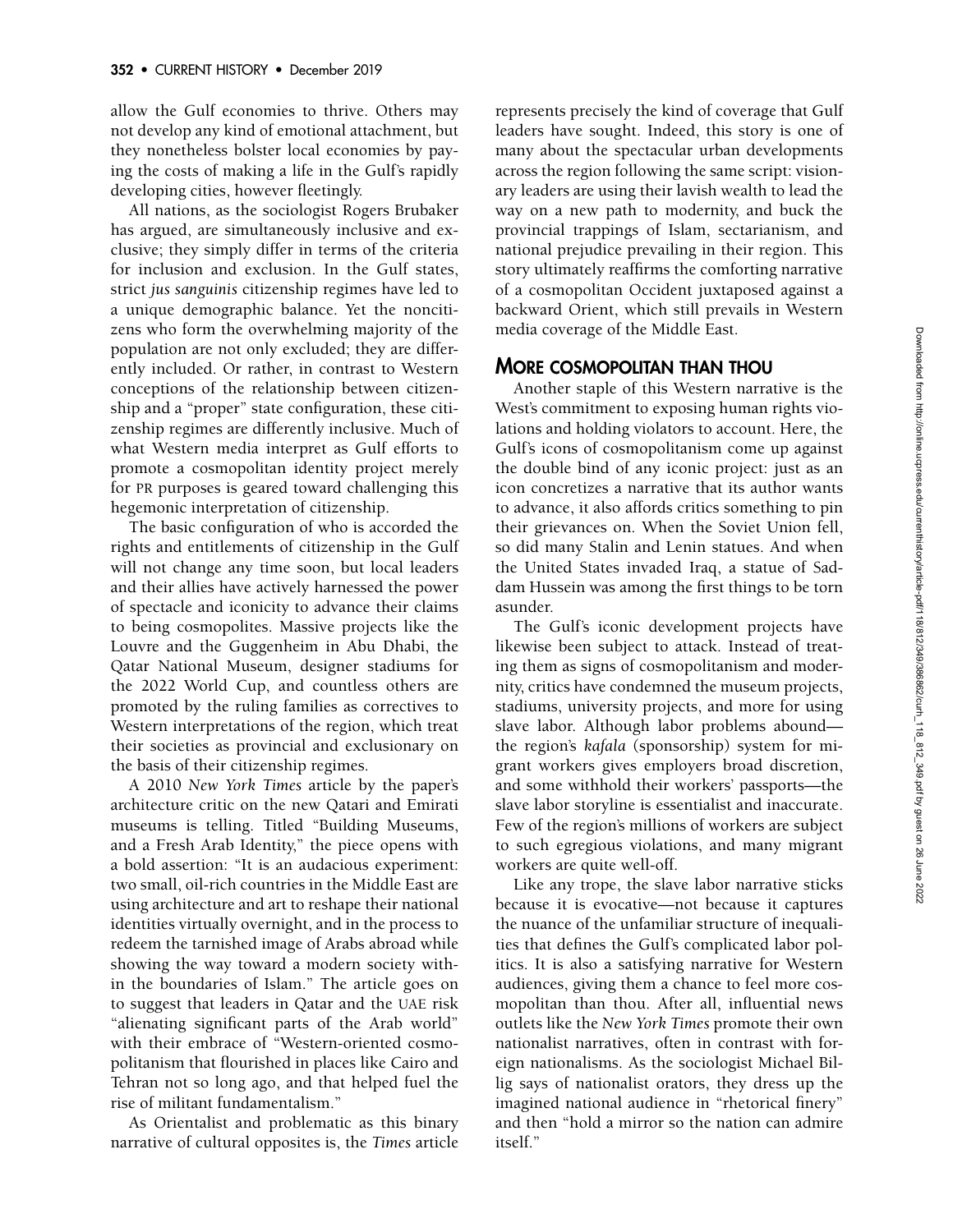While the Gulf nationalist storylines frame spectacular development projects as icons of cosmopolitanism and modernity, and reject Western claims to a superior form of cosmopolitanism, foreign media critiques consistently come back to this old Orientalist vision of a bifurcated world of the "real" protectors of human rights and enlightenment, and the insincere pretenders. One curious aspect of this clash of nationalisms around the Gulf's iconic projects, though, is how the star foreign architects have come under attack—and how they have pushed back.

A *New York Review of Books* article criticized Zaha Hadid for disregarding working conditions and the rights of migrant workers at the Al-Wakrah Stadium in Qatar, set to be a World Cup venue. In 2014, Hadid sued the journal for defamation and won: the article alleged that workers had died on a project that had not even begun. Likewise, various US and British outlets (such as the *Observer*, the *Guardian*, and the *New York Times*) have asserted that construction projects at the Abu Dhabi

Louvre and the nearby New York University (NYU) branch campus were marred by "modern-day slavery," drawing on a 2015 Human Rights Watch report. Jean Nouvel flatly rejected these assertions about the Louvre and claimed that

the conditions in Abu Dhabi were actually better than those for some workers employed in Europe.

Frank Gehry and the Guggenheim director, Richard Armstrong, have also responded to efforts to boycott their new Abu Dhabi museum by rejecting claims of labor abuses as exaggerated, and publicly announced a set of standards for workers' rights on the project. NYU-Abu Dhabi and a number of other Western institutions involved in these projects have taken similar steps. The Western planners and administrators are trying to get ahead of a potential (or real) PR firestorm, but they are also cultivating an image of themselves as enlightened actors who are uniquely positioned to offer Gulf states a model for doing things right.

The colonial logic of this narrative is glaring, but in justifying their involvement in these highprofile projects, the foreign architects and others bolster the idea that what they are building really is an icon of cosmopolitanism—not an icon of oppression, as detractors suggest. By continuing to invest in these high-profile projects, the leaders of Qatar and the UAE are not only waging a PR battle over this "more cosmopolitan than thou" issue by building the narrative of cosmopolitanism into the urban fabric—they are also recruiting powerful allies among the global cultural elite's foremost influencers.

None of this is to say that the commitment to cosmopolitan ideals in the Gulf is somehow false. In any context, there are some actors who truly believe in an ideological value system, others who are outright skeptics, and still others who understand the financial, political, or social rewards of engaging with it. The value being concretized in the process of building an icon is not necessarily internalized by the builders and the viewers. Americans know that Lady Liberty stands for the nationalist self-understanding of a people who value freedom. But this does not mean Americans actually internalize and act on that value. Some may, some may not.

Some Qataris may look at Doha's new desert rose–inspired museum and feel proud of their modern country, which cherishes its past but is

*Noncitizens are the backbone of the Arabian Peninsula's political economy.*

open to bringing in the world's leading architects and leading the way to a cosmopolitan future for the Arabian Peninsula. Some Emiratis may feel the same way when they see the new museums on Saadiyat Island. Noncitizen residents in

Qatar and the UAE may also see these icons in the same light. Yet others, citizens and noncitizens alike, may dismiss the icons because they personally reject the cosmopolitan ideals behind them, or simply see them as false assertions.

Since nationalisms are inherently contested, and each place will have multiple scripts competing to be the "correct" vision of national identity, there will always be dissent. This does not mean that an icon can be judged as a failure or a success. Rather, icons work as a trope that organizes political speech and defines the contours of a political landscape that people must navigate. Whether working in service of or against that value system, an icon gives people something to which they can pin their aspirations or critiques. Such is the case with the icons of cosmopolitanism in the Gulf today. They focalize the narrative of cosmopolitanism in the built environment, but they also help organize political speech, domestically and internationally.

Another aspect of the focalization effect of icons is that it works to divert attention from more dif-